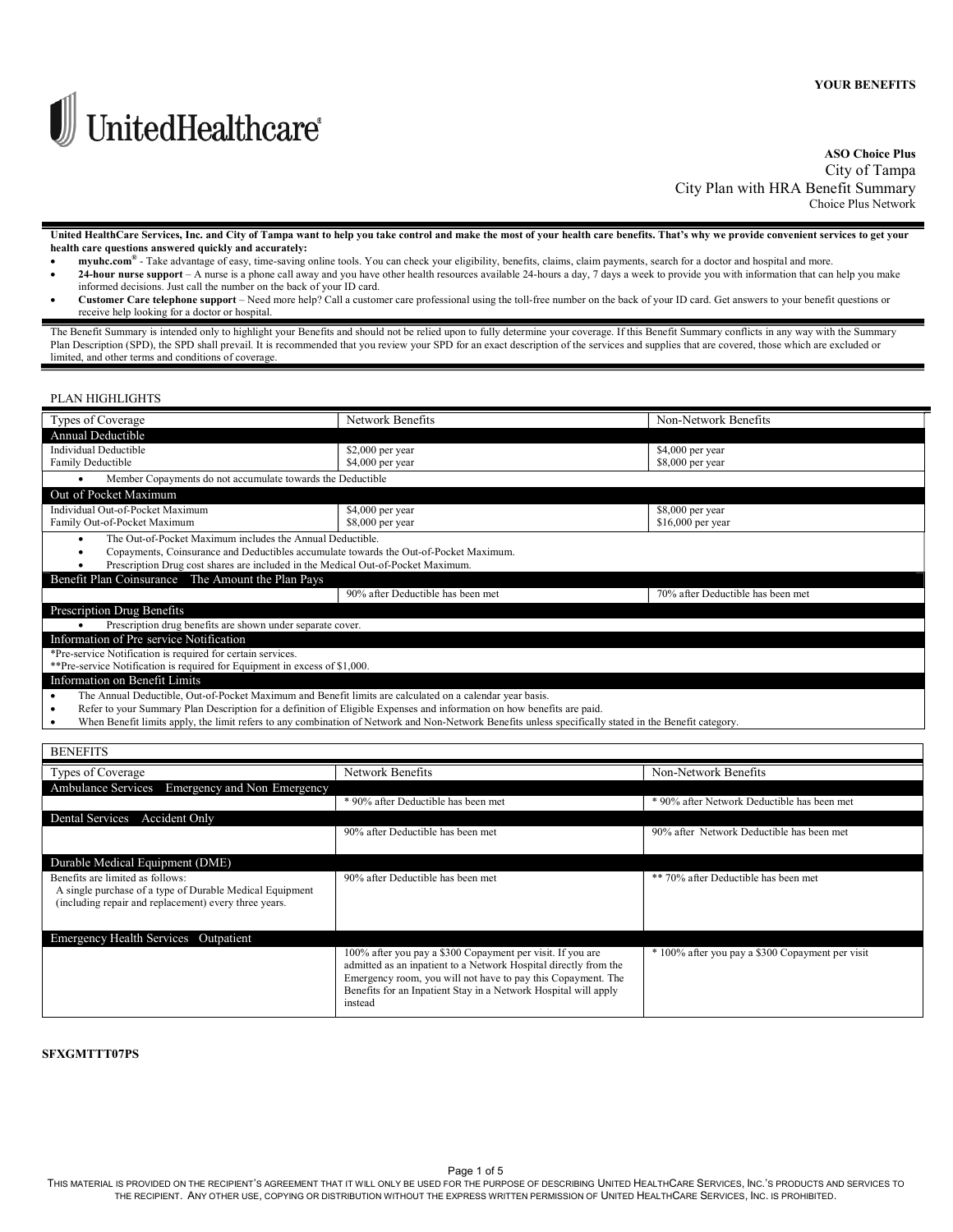| <b>BENEFITS</b>                                                                                                                                     |                                                                                                                                                                                           |                                                                                                                                                                      |
|-----------------------------------------------------------------------------------------------------------------------------------------------------|-------------------------------------------------------------------------------------------------------------------------------------------------------------------------------------------|----------------------------------------------------------------------------------------------------------------------------------------------------------------------|
| Types of Coverage                                                                                                                                   | Network Benefits                                                                                                                                                                          | Non-Network Benefits                                                                                                                                                 |
| Hearing Aids<br>Benefits are limited as follows:<br>A single purchase (including repair/replacement) per hearing<br>impaired ear every three years. | 90% after Deductible has been met                                                                                                                                                         | 70% after Deductible has been met                                                                                                                                    |
| Home Health Care                                                                                                                                    |                                                                                                                                                                                           |                                                                                                                                                                      |
|                                                                                                                                                     | 90% after Deductible has been met                                                                                                                                                         | * 70% after Deductible has been met                                                                                                                                  |
| Hospice Care                                                                                                                                        | 90% after Deductible has been met                                                                                                                                                         | * 70% after Deductible has been met                                                                                                                                  |
| Hospital Inpatient Stay                                                                                                                             |                                                                                                                                                                                           |                                                                                                                                                                      |
|                                                                                                                                                     | 90% after Deductible has been met                                                                                                                                                         | * 70% after Deductible has been met                                                                                                                                  |
| Infertility                                                                                                                                         | 50% after Deductible \$5,000 limit per year                                                                                                                                               | 50% after Deductible \$5,000 limit per year                                                                                                                          |
| Lab, X Ray and Diagnostics Outpatient<br>For Preventive Lab, X-Ray and Diagnostics, refer to the<br>Preventive Care Services category.              | 90% after Deductible has been met                                                                                                                                                         | *70% after Deductible has been met                                                                                                                                   |
| Mammograms are not subject to deductible/coinsurance<br>Lab, X Ray and Major Diagnostics CT, PET, MRI, MRA and Nuclear Medicine Outpatient          |                                                                                                                                                                                           |                                                                                                                                                                      |
|                                                                                                                                                     | 90% after Deductible has been met                                                                                                                                                         | 70% after Deductible has been met                                                                                                                                    |
| Mammograms are not subject to deductible/coinsurance<br>Mental Health Services                                                                      |                                                                                                                                                                                           |                                                                                                                                                                      |
|                                                                                                                                                     | Inpatient: 90% after Deductible has been met.                                                                                                                                             | * 70% after Deductible has been met                                                                                                                                  |
|                                                                                                                                                     | Outpatient: 100% after you pay a \$30 Copayment per visit                                                                                                                                 |                                                                                                                                                                      |
| Neurobiological Disorders Mental Health Services for Autism Spectrum Disorders                                                                      |                                                                                                                                                                                           |                                                                                                                                                                      |
|                                                                                                                                                     | Inpatient: 90% after Deductible has been met.                                                                                                                                             | * 70% after Deductible has been met                                                                                                                                  |
|                                                                                                                                                     | Outpatient: 100% after you pay a \$30 Copayment per visit                                                                                                                                 |                                                                                                                                                                      |
| Pharmaceutical Products Outpatient                                                                                                                  |                                                                                                                                                                                           |                                                                                                                                                                      |
| This includes medications administered in an outpatient<br>setting, in the Physician's Office or in a Covered Person's<br>home.                     | 100% Deductible does not apply                                                                                                                                                            | 70% after Deductible has been met                                                                                                                                    |
| Physician Fees for Surgical and Medical Services                                                                                                    | 90% after Deductible has been met                                                                                                                                                         | 70% after Deductible has been met                                                                                                                                    |
| Physician s Office Services<br>Sickness and Injury                                                                                                  |                                                                                                                                                                                           |                                                                                                                                                                      |
| Primary Physician Office Visit                                                                                                                      | 100% after you pay a \$30 Copayment per visit                                                                                                                                             | 70% after Deductible has been met                                                                                                                                    |
| OB/Gyn Office Visit - Premium Designated (Tier 1)<br>OB/GYN - Non-Premium Designated (Non-Tier 1)                                                   | 100% after you pay a \$30 Copayment per visit<br>100% after you pay a \$50 Copayment per visit                                                                                            | 70% after Deductible has been met                                                                                                                                    |
| Allergy Injections                                                                                                                                  | 100% after you pay a \$5 Copayment per visit                                                                                                                                              | 70% after Deductible has been met                                                                                                                                    |
| Specialist Physician Office Visit<br>Premium Designated Provider (Tier 1 Doctors):<br>All Other Providers:                                          | 100% after you pay a \$30 Copayment per visit<br>100% after you pay a \$50 Copayment per visit                                                                                            | 70% after Deductible has been met                                                                                                                                    |
| Pharmaceutical Products, Scopic Procedures; Surgery; Therapeutic Treatments.                                                                        | In addition to the office visit Copayment stated in this section, the Copayment/Coinsurance and any deductible applies when these services are done: CT, PET, MRI, MRA, Nuclear Medicine; |                                                                                                                                                                      |
| Pregnancy Maternity Services                                                                                                                        | Depending upon where the Covered Health Service is provided, Benefits will be the same as those stated under each covered<br>Health Service category in this Benefit Summary.             |                                                                                                                                                                      |
|                                                                                                                                                     | For services provided in the Physician's Office, a Copayment will only apply<br>to the initial office visit.                                                                              | Pre-service Notification is required if Inpatient Stay exceeds 48 hours<br>following a normal vaginal delivery or 96 hours following a cesarean<br>section delivery. |
| Preventive Care Services<br>Covered Health Services include but are not limited to:                                                                 |                                                                                                                                                                                           |                                                                                                                                                                      |
| Primary Physician Office Visit<br>Specialist Physician Office Visit                                                                                 | 100% Deductible does not apply.<br>100% Deductible does not apply.                                                                                                                        | 70% after Deductible has been met<br>70% after Deductible has been met                                                                                               |
| Lab, X-Ray or other preventive tests                                                                                                                | 100% Deductible does not apply.                                                                                                                                                           | 70% after Deductible has been met                                                                                                                                    |
| Prosthetic Devices<br>Benefits are limited as follows:<br>A single purchase of each type of prosthetic device every three                           | 90% after Deductible has been met                                                                                                                                                         | ** 70% after Deductible has been met                                                                                                                                 |
| years.<br>Reconstructive Procedures                                                                                                                 |                                                                                                                                                                                           |                                                                                                                                                                      |
|                                                                                                                                                     | Depending upon where the Covered Health Service is provided, Benefits will be the same as those stated under each Covered<br>Health Service category in this Benefit Summary.             |                                                                                                                                                                      |
|                                                                                                                                                     |                                                                                                                                                                                           | Pre-service Notification is required for certain services.                                                                                                           |

Page 2 of 5<br>MATERIAL IS PROVIDED ON THE RECIPIENT'S AGREEMENT THAT IT WILL ONLY BE USED FOR THE PURI THE RECIPIENT. ANY OTHER USE, COPYING OR DISTRIBUTION WITHOUT THE EXPRESS WRITTEN PERMISSION OF UNITED HEALTHCARE SERVICES, INC. IS PROHIBITED.THIS MATERIAL IS PROVIDED ON THE RECIPIENT'S AGREEMENT THAT IT WILL ONLY BE USED FOR THE PURPOSE OF DESCRIBING UNITED HEALTHCARE SERVICES, INC.'S PRODUCTS AND SERVICES TO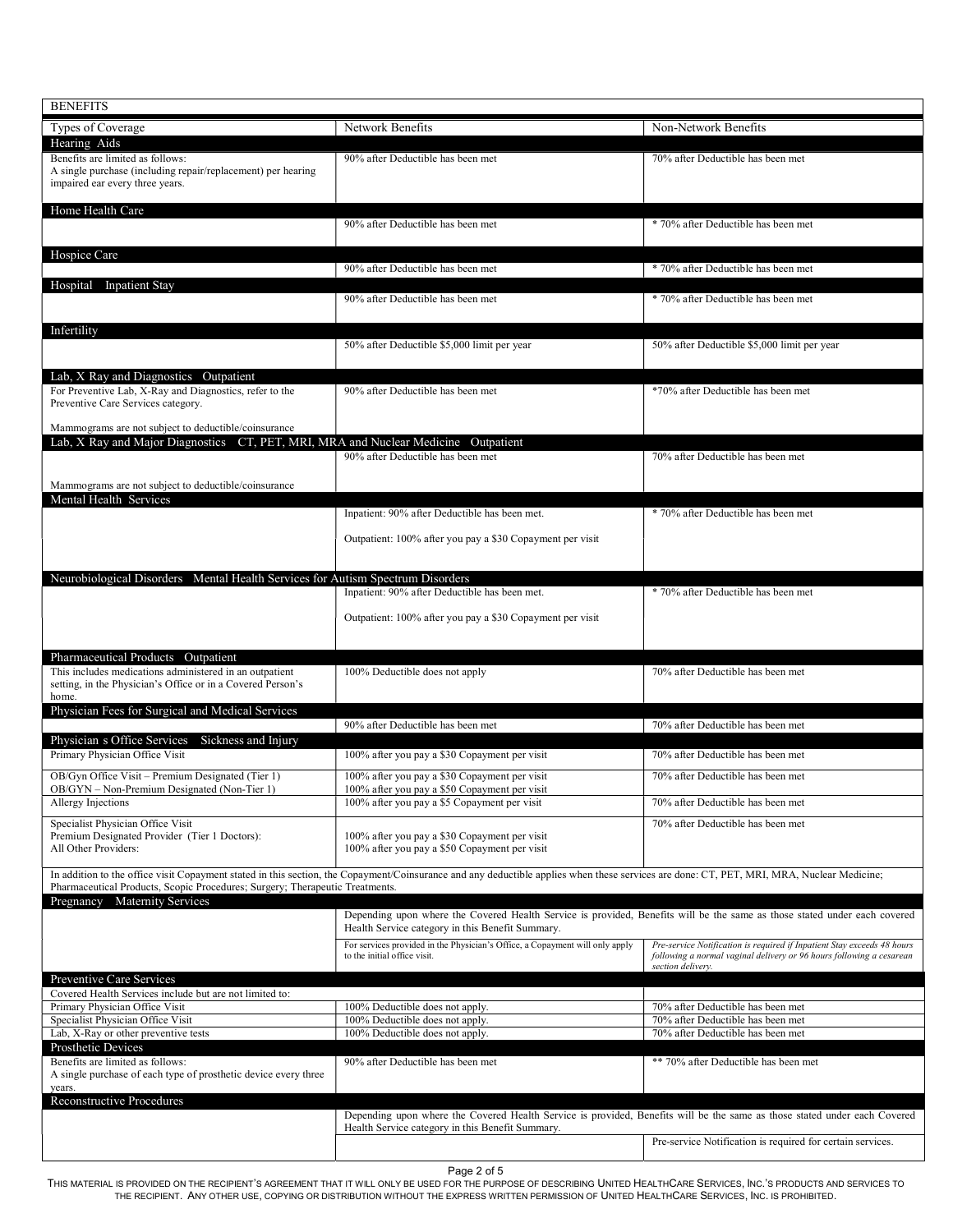| <b>BENEFITS</b>                                                                                                                                                   |                                                                                                                                                                                             |                                                 |
|-------------------------------------------------------------------------------------------------------------------------------------------------------------------|---------------------------------------------------------------------------------------------------------------------------------------------------------------------------------------------|-------------------------------------------------|
| Types of Coverage                                                                                                                                                 | Network Benefits                                                                                                                                                                            | Non-Network Benefits                            |
|                                                                                                                                                                   |                                                                                                                                                                                             |                                                 |
| <b>Rehabilitation Services</b><br>Outpatient Therapy and Manipulative Treatment                                                                                   |                                                                                                                                                                                             |                                                 |
| <b>Outpatient Therapies</b>                                                                                                                                       | 90% after Deductible has been met                                                                                                                                                           | * 70% after Deductible has been met             |
| Manipulative Treatment                                                                                                                                            | 100% after you pay a \$50 Copayment per visit                                                                                                                                               | *70% after Deductible has been met              |
| Benefits for Habilitative Services are subject to the limits as<br>stated in the benefits section                                                                 |                                                                                                                                                                                             |                                                 |
| Scopic Procedures Outpatient Diagnostic and Therapeutic<br>Diagnostic scopic procedures include, but are not limited to:<br>Colonoscopy; Sigmoidoscopy; Endoscopy | 90% after Deductible has been met                                                                                                                                                           | 70% after Deductible has been met               |
| For Preventive Scopic Procedures, refer to the Preventive Care<br>Services category.<br>Colonoscopies: Preventive and Diagnostic                                  | 100% Deductible does not apply                                                                                                                                                              | 70% after Deductible has been met               |
| Skilled Nursing Facility / Inpatient Rehabilitation Facility Services<br>Benefits are limited as follows:                                                         | 90% after Deductible has been met                                                                                                                                                           | * 70% after Deductible has been met             |
| 60 days per year                                                                                                                                                  |                                                                                                                                                                                             |                                                 |
| <b>Substance Use Disorder Services</b>                                                                                                                            |                                                                                                                                                                                             |                                                 |
|                                                                                                                                                                   | Inpatient: 90% after Deductible has been met.                                                                                                                                               | * 70% after Deductible has been met             |
|                                                                                                                                                                   | Outpatient: 100% after you pay a \$30 Copayment per visit.                                                                                                                                  |                                                 |
|                                                                                                                                                                   |                                                                                                                                                                                             |                                                 |
| Outpatient<br>Surgery<br>Hospital                                                                                                                                 | 90% after Deductible has been met                                                                                                                                                           | 70% after Deductible has been met               |
| Free-standing Facility                                                                                                                                            | 90% after Deductible has been met                                                                                                                                                           |                                                 |
| <b>Transplantation Services</b>                                                                                                                                   |                                                                                                                                                                                             |                                                 |
|                                                                                                                                                                   | * 90% after Deductible has been met                                                                                                                                                         | *70% after Deductible has been met              |
|                                                                                                                                                                   | For Network Benefits, services must be received at a Designated<br>Facility.                                                                                                                |                                                 |
| <b>Urgent Care Center Services</b>                                                                                                                                |                                                                                                                                                                                             |                                                 |
|                                                                                                                                                                   | 100% after you pay a \$50 Copayment per visit                                                                                                                                               | 70% after Deductible has been met               |
| Products, Scopic Procedures; Surgery; Therapeutic Treatments.                                                                                                     | In addition to the Copayment stated in this section, the Copayment/Coinsurance and any deductible applies when these services are done: CT, PET, MRI, MRA, Nuclear Medicine; Pharmaceutical |                                                 |
| Vision Examinations                                                                                                                                               |                                                                                                                                                                                             |                                                 |
| Benefits are limited as follows:<br>1 exam every year                                                                                                             | 100% Deductible does not apply                                                                                                                                                              | 70% after Deductible has been met               |
| Wigs                                                                                                                                                              |                                                                                                                                                                                             |                                                 |
|                                                                                                                                                                   | \$40 Copayment \$300 per annual benefit maximum                                                                                                                                             | \$40 Copayment \$300 per annual benefit maximum |

Page 3 of 5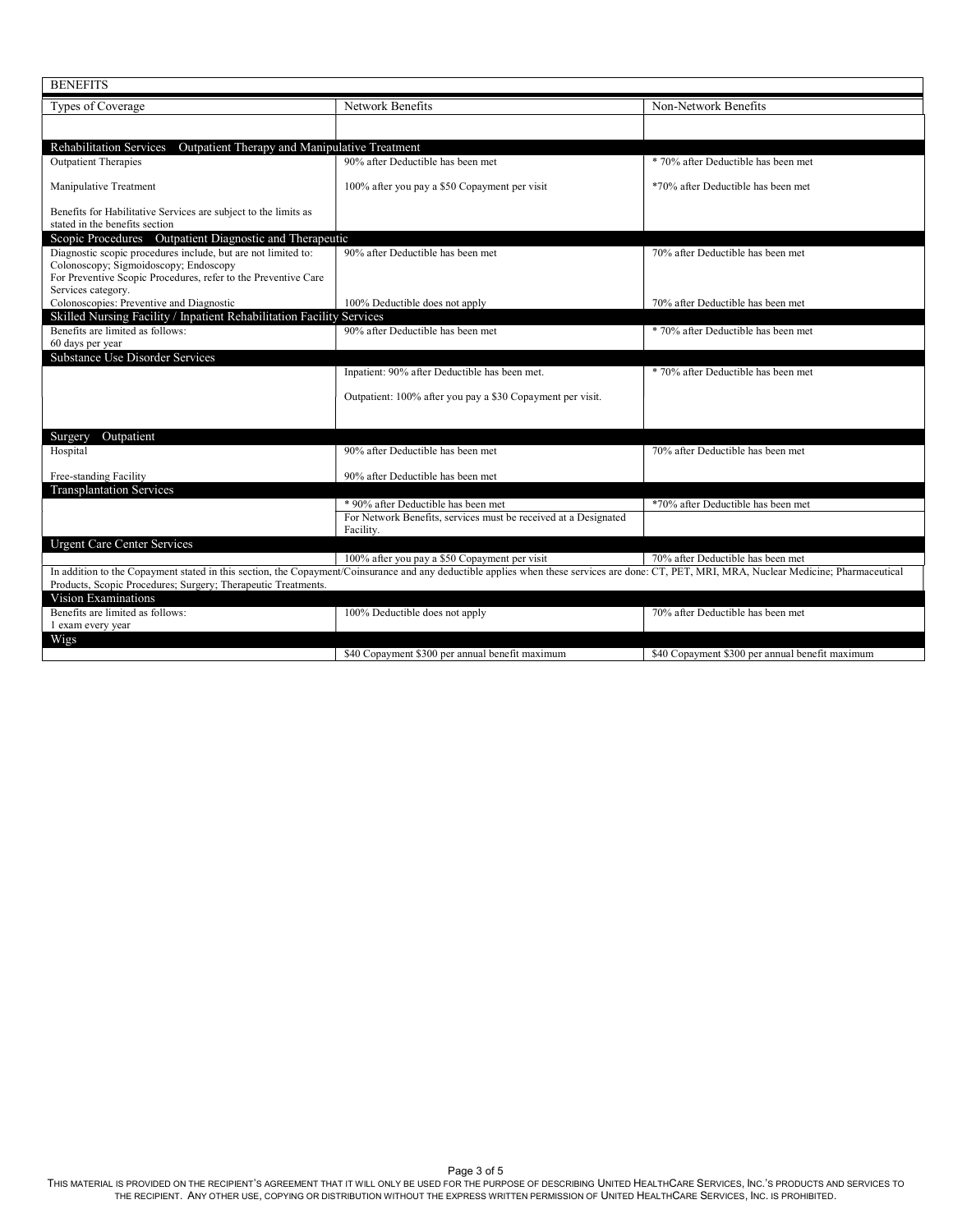| <b>MEDICAL EXCLUSIONS</b><br>It is recommended that you review your SPD for an exact description of the services and supplies that are covered, those which are excluded or limited, and other terms and conditions of coverage.                                                                                                                                                                                                                                                                                                                                                                                                                                                                                                                                                                                                                                                                                                                                                                                                                                                                                                                                                                                                                                                                                                                                                                                                                                                                                                                                                                                                                                                                                                                                                                                                                                                                                                                                                                                                                                                                                                                                                                                                                                                                                                                                                                                                                                                                                                                                                                                                                                                                                                                                                                                                                                                                                                                                                                                                                                                                                                                                                                                                                                                                                                        |
|-----------------------------------------------------------------------------------------------------------------------------------------------------------------------------------------------------------------------------------------------------------------------------------------------------------------------------------------------------------------------------------------------------------------------------------------------------------------------------------------------------------------------------------------------------------------------------------------------------------------------------------------------------------------------------------------------------------------------------------------------------------------------------------------------------------------------------------------------------------------------------------------------------------------------------------------------------------------------------------------------------------------------------------------------------------------------------------------------------------------------------------------------------------------------------------------------------------------------------------------------------------------------------------------------------------------------------------------------------------------------------------------------------------------------------------------------------------------------------------------------------------------------------------------------------------------------------------------------------------------------------------------------------------------------------------------------------------------------------------------------------------------------------------------------------------------------------------------------------------------------------------------------------------------------------------------------------------------------------------------------------------------------------------------------------------------------------------------------------------------------------------------------------------------------------------------------------------------------------------------------------------------------------------------------------------------------------------------------------------------------------------------------------------------------------------------------------------------------------------------------------------------------------------------------------------------------------------------------------------------------------------------------------------------------------------------------------------------------------------------------------------------------------------------------------------------------------------------------------------------------------------------------------------------------------------------------------------------------------------------------------------------------------------------------------------------------------------------------------------------------------------------------------------------------------------------------------------------------------------------------------------------------------------------------------------------------------------------|
| <b>Alternative Treatments</b>                                                                                                                                                                                                                                                                                                                                                                                                                                                                                                                                                                                                                                                                                                                                                                                                                                                                                                                                                                                                                                                                                                                                                                                                                                                                                                                                                                                                                                                                                                                                                                                                                                                                                                                                                                                                                                                                                                                                                                                                                                                                                                                                                                                                                                                                                                                                                                                                                                                                                                                                                                                                                                                                                                                                                                                                                                                                                                                                                                                                                                                                                                                                                                                                                                                                                                           |
| Acupressure; aromatherapy; hypnotism; massage therapy; rolfing (holistic tissue massage); art, music, dance, horseback therapy; and other forms of alternative treatment as defined by the National Center for Complementary a<br>Alternative Medicine (NCCAM) of the National Institutes of Health. This exclusion does not apply to Manipulative Treatment and non-manipulative osteopathic care for which Benefits are provided as described in the SPD.<br>Dental                                                                                                                                                                                                                                                                                                                                                                                                                                                                                                                                                                                                                                                                                                                                                                                                                                                                                                                                                                                                                                                                                                                                                                                                                                                                                                                                                                                                                                                                                                                                                                                                                                                                                                                                                                                                                                                                                                                                                                                                                                                                                                                                                                                                                                                                                                                                                                                                                                                                                                                                                                                                                                                                                                                                                                                                                                                                   |
| Dental care (which includes dental X-rays, supplies and appliances and all associated expenses, including hospitalizations and anesthesia). This exclusion does not apply to dental care (oral examination, X-rays, extraction<br>surgical elimination of oral infection) required for the direct treatment of a medical condition for which Benefits are available under the Plan as described in the SPD. Dental care that is required to treat the effects of<br>condition, but that is not necessary to directly treat the medical condition, is excluded. Examples include treatment of dental caries resulting from dry mouth after radiation treatment or as a result of medication. Endodo<br>periodontal surgery and restorative treatment are excluded. Diagnosis or treatment of or related to the teeth, jawbones or gums. Examples include: extraction (including wisdom teeth), restoration, and replacement of teeth;<br>or surgical treatment of dental conditions; and services to improve dental clinical outcomes. This exclusion does not apply to accidental-related dental services for which Benefits are provided as described under Dental Se<br>Accidental Only in the SPD. Dental implants, bone grafts and other implant-related procedures. This exclusion does not apply to accident-related dental services for which Benefits are provided as described under Dental Ser<br>Accident Only in the SPD. Dental braces (orthodontics). Congenital Anomaly such as cleft lip or cleft palate.                                                                                                                                                                                                                                                                                                                                                                                                                                                                                                                                                                                                                                                                                                                                                                                                                                                                                                                                                                                                                                                                                                                                                                                                                                                                                                                                                                                                                                                                                                                                                                                                                                                                                                                                                                                                               |
| Devices, Appliances and Prosthetics<br>Devices used specifically as safety items or to affect performance in sports-related activities. Orthotic appliances that straighten or re-shape a body part as described under Durable Medical Equipment (DME) in the SPD. Ex<br>include foot orthotics, cranial banding, or any orthotic braces available over-the-counter. The following items are excluded, blood pressure cuff/monitor; enuresis alarm; non-wearable external defibrillator; trusses; and u<br>nebulizers. Devices and computers to assist in communication and speech except for speech generating devices and tracheo-esophogeal voice devices for which Benefits are provided as described under Durable Medical Equipment<br>Oral appliances for snoring. Repair and replacement prosthetic devices when damaged due to misuse, malicious damage or gross neglect. This exclusion does not apply to breast prosthesis, mastectomy bras and lymphedema<br>stockings for which Benefits are provided as described under Reconstructive Procedures in the SPD.<br>Drugs                                                                                                                                                                                                                                                                                                                                                                                                                                                                                                                                                                                                                                                                                                                                                                                                                                                                                                                                                                                                                                                                                                                                                                                                                                                                                                                                                                                                                                                                                                                                                                                                                                                                                                                                                                                                                                                                                                                                                                                                                                                                                                                                                                                                                                                    |
| The exclusions listed below apply to the medical portion of the Plan only. Prescription Drug coverage is excluded under the medical plan because it is a separate benefit. Coverage may be available under the Prescription Dr<br>portion of the Plan. See the SPD for coverage details and exclusions. Prescription drugs for outpatient use that are filled by a prescription order or refill. Self-injectable medications. This exclusion does not apply to m<br>which, due to their characteristics (as determined by United HealthCare Services, Inc.), must typically be administered or directly supervised by a qualified provider or licensed/certified health professional in an outpati<br>Non-injectable medications given in a Physician's office. This exclusion does not apply to non-injectable medications that are required in an Emergency and consumed in the Physician's office. Over-the-counter drugs and<br>treatments. Growth hormone therapy.                                                                                                                                                                                                                                                                                                                                                                                                                                                                                                                                                                                                                                                                                                                                                                                                                                                                                                                                                                                                                                                                                                                                                                                                                                                                                                                                                                                                                                                                                                                                                                                                                                                                                                                                                                                                                                                                                                                                                                                                                                                                                                                                                                                                                                                                                                                                                                 |
| Experimental or Investigational or Unproven Services<br>Experimental or Investigational or Unproven Services, unless the Plan has agreed to cover them as defined in the SPD. This exclusion applies even if Experimental or Investigational Services or Unproven Services, treatments<br>devices or pharmacological regimens are the only available treatment options for your condition. This exclusion does not apply to Covered Health Services provided during a clinical trial for which Benefits are provided as<br>under Clinical Trials in the SPD.                                                                                                                                                                                                                                                                                                                                                                                                                                                                                                                                                                                                                                                                                                                                                                                                                                                                                                                                                                                                                                                                                                                                                                                                                                                                                                                                                                                                                                                                                                                                                                                                                                                                                                                                                                                                                                                                                                                                                                                                                                                                                                                                                                                                                                                                                                                                                                                                                                                                                                                                                                                                                                                                                                                                                                            |
| Foot Care<br>Routine foot care. Examples include the cutting or removal of corns and calluses. This exclusion does not apply to preventive foot care for Covered Persons with diabetes for which Benefits are provided as described under D<br>Services in the SPD or when needed for severe systemic disease. Cutting or removal of corns and calluses. Nail trimming, cutting, or debriding. Hygienic and preventive maintenance foot care; and other services that are per<br>when there is not a localized Sickness, Injury or symptom involving the foot. Examples include: cleaning and soaking the feet; applying skin creams in order to maintain skin tone. This exclusion does not apply to preventiv<br>care for Covered Persons who are at risk of neurological or vascular disease arising from diseases such as diabetes. Treatment of flat feet. Shoes (standard or custom), lifts and wedges; shoe orthotics; shoe inserts and ar                                                                                                                                                                                                                                                                                                                                                                                                                                                                                                                                                                                                                                                                                                                                                                                                                                                                                                                                                                                                                                                                                                                                                                                                                                                                                                                                                                                                                                                                                                                                                                                                                                                                                                                                                                                                                                                                                                                                                                                                                                                                                                                                                                                                                                                                                                                                                                                       |
| Medical Supplies and Equipment<br>Prescribed or non-prescribed medical supplies and disposable supplies. Examples include: compression stockings, ace bandages, diabetic strips, and syringes; urinary catheters. This exclusion does not apply to:<br>Disposable supplies necessary for the effective use of Durable Medical Equipment for which Benefits are provided as described under Durable Medical Equipment in the SPD.<br>Diabetic supplies for which Benefits are provided as described under Diabetes Services in the SPD.<br>Ostomy bags and related supplies for which Benefits are provided as described under Ostomy Supplies in the SPD.<br>Tubings, nasal cannulas, connectors and masks, except when used with Durable Medical Equipment as described under Durable Medical Equipment as described in the SPD. The repair and replacement of Durable Medical<br>Equipment when damaged due to misuse, malicious breakage or gross neglect and deodorants, filters, lubricants, tape, appliance clears, adhesive, adhesive remover or other items that are not specifically identified in the S<br>Mental Health / Substance Use Disorder                                                                                                                                                                                                                                                                                                                                                                                                                                                                                                                                                                                                                                                                                                                                                                                                                                                                                                                                                                                                                                                                                                                                                                                                                                                                                                                                                                                                                                                                                                                                                                                                                                                                                                                                                                                                                                                                                                                                                                                                                                                                                                                                                                             |
| Services performed in connection with conditions not classified in the current edition of the Diagnostic and Statistical Manual of the American Psychiatric Association. Services or supplies for the diagnosis or treatment o<br>Illness, alcoholism or substance use disorders that, in the reasonable judgment of the Mental Health/Substance Use Disorder Administrator, are any of the following: not consistent with generally accepted standards of medic<br>practice for the treatment of such conditions; not consistent with services backed by credible research soundly demonstrating that the services or supplies will have a measurable and beneficial health outcome, and therefor<br>considered experimental; not consistent with the Mental Health/Substance Use Disorder Administrator's level of care guidelines or best practices as modified from time to time; or not clinically appropriate, and considered<br>ineffective for the patient's Mental Illness, substance use disorder or condition based on generally accepted standards of medical practice and benchmarks. Mental Health Services as treatments for V-code conditions as list<br>the current edition of the Diagnostic and Statistical Manual of the American Psychiatric Association. Mental Health Services as treatment for a primary diagnosis of insomnia and other sleep disorders, sexual dysfunction di<br>feeding disorders, neurological disorders and other disorders with a known physical basis. Treatments for the primary diagnoses of learning disabilities, conduct and impulse control disorders, personality disorders, paraph<br>(sexual behavior that is considered deviant or abnormal) Educational/behavioral services that are focused on primarily building skills and capabilities in communication, social interaction and learning; tuition for or serv<br>school-based for children and adolescents under the Individuals with Disabilities Education Act. Learning, motor skills and primary communication disorders as defined in the current edition of the Diagnostic and Statistica<br>of the American Psychiatric Association. Mental retardation as a primary diagnosis defined in the current edition of the Diagnostic and Statistical Manual of the American Psychiatric Association. Methadone treatment as<br>maintenance, L.A.A.M. (1-Alpha-Acetyl-Methadol), Cyclazocine, or their equivalents for drug addiction. Intensive behavioral therapies such as applied behavioral analysis for Autism Spectrum Disorders. Any treatments or oth<br>specialized services designed for Autism Spectrum Disorder that are not backed by credible research demonstrating that the services or supplies have a measurable and beneficial health outcome and therefore considered<br>Experimental or Investigational or Unproven Services.<br>Nutrition                                                                                                                                                                                                                                                                                                                                                                                                                                                         |
| Nutritional or cosmetic therapy using high dose or mega quantities of vitamins, minerals or elements, and other nutrition based therapy. Nutritional counseling for either individuals or groups except as defined under Diabe<br>Services in the SPD. Food of any kind. Foods that are not covered include: enteral feedings and other nutritional and electrolyte formulas, including infant formula and donor breast milk unless they are the only source of<br>unless they are specifically created to treat inborn errors of metabolism such as phenylketonuria (PKU) - infant formula available over the counter is always excluded; foods to control weight, treat obesity (including liqu<br>lower cholesterol or control diabetes; oral vitamins and minerals; meals you can order from a menu, for an additional charge, during an Inpatient Stay, and other dietary and electrolyte supplements; and health education cl<br>unless offered by United HealthCare Services, Inc. or its affiliates, including but not limited to asthma, smoking cessation, and weight control classes.                                                                                                                                                                                                                                                                                                                                                                                                                                                                                                                                                                                                                                                                                                                                                                                                                                                                                                                                                                                                                                                                                                                                                                                                                                                                                                                                                                                                                                                                                                                                                                                                                                                                                                                                                                                                                                                                                                                                                                                                                                                                                                                                                                                                                                        |
| Personal Care, Comfort or Convenience<br>Television; telephone; beauty/barber service; guest service. Supplies, equipment and similar incidental services and supplies for personal comfort. Examples include: air conditioners, air purifiers and filters, dehumidifie<br>humidifiers; batteries and battery chargers; breast pumps; car seats; chairs, bath chairs, feeding chairs, toddler chairs, chair lifts, recliners; electric scooters; exercise equipment and treadmills; home modifications to<br>health need such as ramps, swimming pools, elevators, handrails and stair glides; hot tubs; Jacuzzis, saunas and whirlpools; ergonomically correct chairs, non-Hospital beds, comfort beds, mattresses; medical alert systems;<br>motorized beds; music devices; personal computers, pillows; power-operated vehicles; radios; saunas; strollers; safety equipment; vehicle modifications such as van lifts; and video players.<br>Physical Appearance                                                                                                                                                                                                                                                                                                                                                                                                                                                                                                                                                                                                                                                                                                                                                                                                                                                                                                                                                                                                                                                                                                                                                                                                                                                                                                                                                                                                                                                                                                                                                                                                                                                                                                                                                                                                                                                                                                                                                                                                                                                                                                                                                                                                                                                                                                                                                                     |
| Cosmetic Procedures. See the definition in the SPD. Examples include: pharmacological regimens, nutritional procedures or treatments; Scar or tattoo removal or revision procedures (such as salabrasion, chemosurgery and oth<br>such skin abrasion procedures); Skin abrasion procedures performed as a treatment for acne; treatment of hair loss; varicose vein treatment of the lower extremities, when it is considered cosmetic; Liposuction or removal o<br>deposits considered undesirable, including fat accumulation under the male breast and nipple: Treatment for skin wrinkles or any treatment to improve the appearance of the skin: Treatment for spider veins: Hair removal or<br>replacement by any means. Replacement of an existing intact breast implant if the earlier breast implant was performed as a Cosmetic Procedure. Treatment of benign gynecomastia (abnormal breast enlargement in males). Physi<br>conditioning programs such as athletic training, body-building, exercise, fitness, flexibility, health club memberships and programs, spa treatments and diversion or general motivation. Weight loss programs whether or not<br>under medical supervision. Weight loss programs for medical reasons are also excluded, even if for morbid obesity.<br>Procedures and Treatments                                                                                                                                                                                                                                                                                                                                                                                                                                                                                                                                                                                                                                                                                                                                                                                                                                                                                                                                                                                                                                                                                                                                                                                                                                                                                                                                                                                                                                                                                                                                                                                                                                                                                                                                                                                                                                                                                                                                                                                                                 |
| Procedure or surgery to remove fatty tissue such as panniculectomy, abdominoplasty, thighplasty, brachioplasty, or mastopexy. Excision or elimination of hanging skin on any part of the body. Examples include plastic surger<br>procedures called abdominoplasty or abdominal panniculectomy, and brachioplasty. Medical and surgical treatment of excessive sweating (hyperhidrosis). Medical and surgical treatment for snoring, except when provided as a p<br>of treatment for documented obstructive sleep apnea. Rehabilitation services and Manipulative Treatment to improve general physical condition that are provided to reduce potential risk factors, where significant therapeuti<br>improvement is not expected, including routine, long-term or maintenance/preventive treatment. Speech therapy except as required for treatment of a speech impediment or speech dysfunction that results from Injury, stroke,<br>Congenital Anomaly, or autism spectrum disorders. Speech therapy to treat stuttering, stammering or other articulation disorders. Psychosurgery. Sex transformation operations and related services. Physiological modalities<br>procedures that result in similar or redundant therapeutic effects when performed on the same body region during the same visit or office encounter. Biofeedback. Manipulative treatment to treat a condition unrelated to spi<br>manipulation and ancillary physiologic treatment rendered to restore/improve motion, reduce pain and improve function, such as asthma or allergies. Manipulative treatment (the therapeutic application of chiropractic and<br>osteopathic manipulative treatment with or without ancillary physiologic treatment and/or rehabilitative methods rendered to restore/improve motion, reduce pain and improve function). Services for the evaluation and treatm<br>temporomandibular joint syndrome (TMJ), whether the services are considered to be dental in nature, the following services for the diagnosis and treatment of TMJ: surface electromyography; Doppler analysis; vibration analy<br>computerized mandibular scan or jaw tracking; craniosacral therapy; orthodontics; occlusal adjustment; dental restorations. Upper and lower jawbone surgery, orthognathic surgery and jaw alignment. This exclusion does not a<br>to reconstructive jaw surgery required for Covered Persons because of a Congenital Anomaly, acute traumatic Injury, dislocation, tumors, cancer or obstructive sleep apnea. Orthognathic surgery (procedure to correct underbi<br>overbite) and jaw alignment. Breast reduction except surgery as coverage is required by the Women's Health and Cancer Right's Act of 1998 for which Benefits are described under Reconstructive Procedures in the SPD. Non-<br>surgical treatment of obesity even if for morbid obesity. Stand-alone multi-disciplinary smoking cessation programs. These are programs that usually include health care providers specializing in smoking cessation and may i<br>a psychologist, social worker or other licensed or certified professional. The programs usually include intensive psychological support, behavior modification techniques and medications to control cravings. Chelation thera<br>except to treat heavy metal poisoning.<br>Providers |
| Services performed by a provider who is a family member by birth or marriage. Examples include a spouse, brother, sister, parent or child. This includes any service the provider may perform on himself or herself. Services<br>performed by a provider with your same legal residence. Services ordered or delivered by a Christian Science practitioner. Services performed by an unlicensed provider or a provider who is operating outside of the scope of<br>license. Services provided at a free-standing or Hospital-based diagnostic facility without an order written by a Physician or other provider. Services which are self-directed to a free-standing or Hospital-based diagnosti<br>Services ordered by a Physician or other provider who is an employee or representative of a free-standing or Hospital-based diagnostic facility, when that Physician or other provider has not been actively involved in your                                                                                                                                                                                                                                                                                                                                                                                                                                                                                                                                                                                                                                                                                                                                                                                                                                                                                                                                                                                                                                                                                                                                                                                                                                                                                                                                                                                                                                                                                                                                                                                                                                                                                                                                                                                                                                                                                                                                                                                                                                                                                                                                                                                                                                                                                                                                                                                                      |

Page 4 of 5<br>MATERIAL IS PROVIDED ON THE RECIPIENT'S AGREEMENT THAT IT WILL ONLY BE USED FOR THE PURI THE RECIPIENT. ANY OTHER USE, COPYING OR DISTRIBUTION WITHOUT THE EXPRESS WRITTEN PERMISSION OF UNITED HEALTHCARE SERVICES, INC. IS PROHIBITED.THIS MATERIAL IS PROVIDED ON THE RECIPIENT'S AGREEMENT THAT IT WILL ONLY BE USED FOR THE PURPOSE OF DESCRIBING UNITED HEALTHCARE SERVICES, INC.'S PRODUCTS AND SERVICES TO